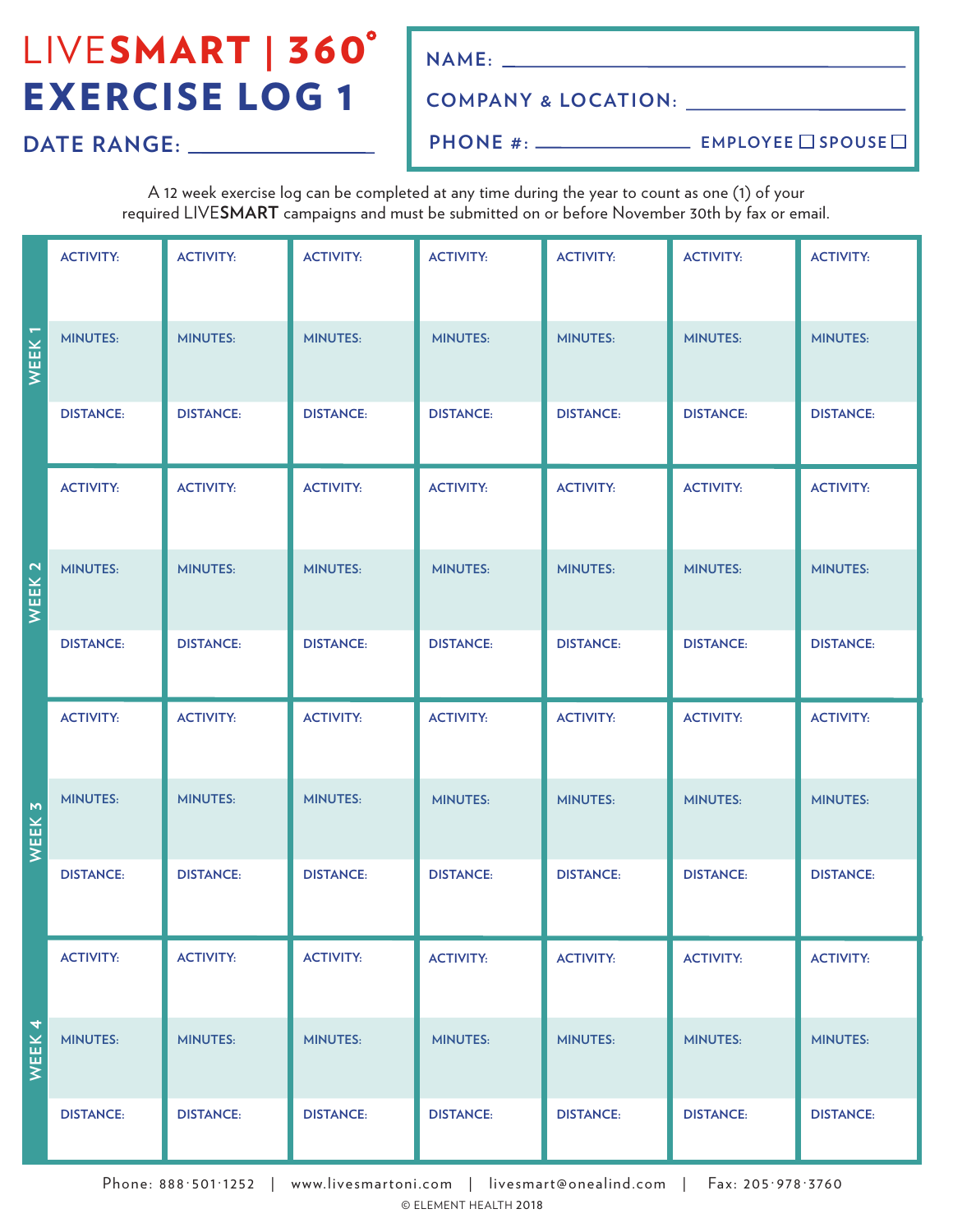# LIVESMART | 360° EXERCISE LOG 2

**NAME:**

### **COMPANY & LOCATION:**

**DATE RANGE:**

**PHONE #:**

**EMPLOYEE** SPOUSE

A 12 week exercise log can be completed at any time during the year to count as one (1) of your required LIVE**SMART** campaigns and must be submitted on or before November 30th by fax or email.

|                                         | <b>ACTIVITY:</b> | <b>ACTIVITY:</b> | <b>ACTIVITY:</b> | <b>ACTIVITY:</b> | <b>ACTIVITY:</b> | <b>ACTIVITY:</b> | <b>ACTIVITY:</b> |
|-----------------------------------------|------------------|------------------|------------------|------------------|------------------|------------------|------------------|
| WEEK <sub>1</sub>                       | <b>MINUTES:</b>  | <b>MINUTES:</b>  | <b>MINUTES:</b>  | <b>MINUTES:</b>  | <b>MINUTES:</b>  | <b>MINUTES:</b>  | <b>MINUTES:</b>  |
|                                         | <b>DISTANCE:</b> | <b>DISTANCE:</b> | <b>DISTANCE:</b> | <b>DISTANCE:</b> | <b>DISTANCE:</b> | <b>DISTANCE:</b> | <b>DISTANCE:</b> |
|                                         | <b>ACTIVITY:</b> | <b>ACTIVITY:</b> | <b>ACTIVITY:</b> | <b>ACTIVITY:</b> | <b>ACTIVITY:</b> | <b>ACTIVITY:</b> | <b>ACTIVITY:</b> |
| WEEK <sub>2</sub>                       | <b>MINUTES:</b>  | <b>MINUTES:</b>  | <b>MINUTES:</b>  | <b>MINUTES:</b>  | <b>MINUTES:</b>  | <b>MINUTES:</b>  | <b>MINUTES:</b>  |
|                                         | <b>DISTANCE:</b> | <b>DISTANCE:</b> | <b>DISTANCE:</b> | <b>DISTANCE:</b> | <b>DISTANCE:</b> | <b>DISTANCE:</b> | <b>DISTANCE:</b> |
|                                         | <b>ACTIVITY:</b> | <b>ACTIVITY:</b> | <b>ACTIVITY:</b> | <b>ACTIVITY:</b> | <b>ACTIVITY:</b> | <b>ACTIVITY:</b> | <b>ACTIVITY:</b> |
| WEEK <sub>3</sub>                       | <b>MINUTES:</b>  | <b>MINUTES:</b>  | <b>MINUTES:</b>  | <b>MINUTES:</b>  | <b>MINUTES:</b>  | <b>MINUTES:</b>  | <b>MINUTES:</b>  |
|                                         | <b>DISTANCE:</b> | <b>DISTANCE:</b> | <b>DISTANCE:</b> | <b>DISTANCE:</b> | <b>DISTANCE:</b> | <b>DISTANCE:</b> | <b>DISTANCE:</b> |
|                                         | <b>ACTIVITY:</b> | <b>ACTIVITY:</b> | <b>ACTIVITY:</b> | <b>ACTIVITY:</b> | <b>ACTIVITY:</b> | <b>ACTIVITY:</b> | <b>ACTIVITY:</b> |
| $\overline{\mathcal{A}}$<br><b>WEEK</b> | <b>MINUTES:</b>  | <b>MINUTES:</b>  | <b>MINUTES:</b>  | <b>MINUTES:</b>  | <b>MINUTES:</b>  | <b>MINUTES:</b>  | <b>MINUTES:</b>  |
|                                         | <b>DISTANCE:</b> | <b>DISTANCE:</b> | <b>DISTANCE:</b> | <b>DISTANCE:</b> | <b>DISTANCE:</b> | <b>DISTANCE:</b> | <b>DISTANCE:</b> |